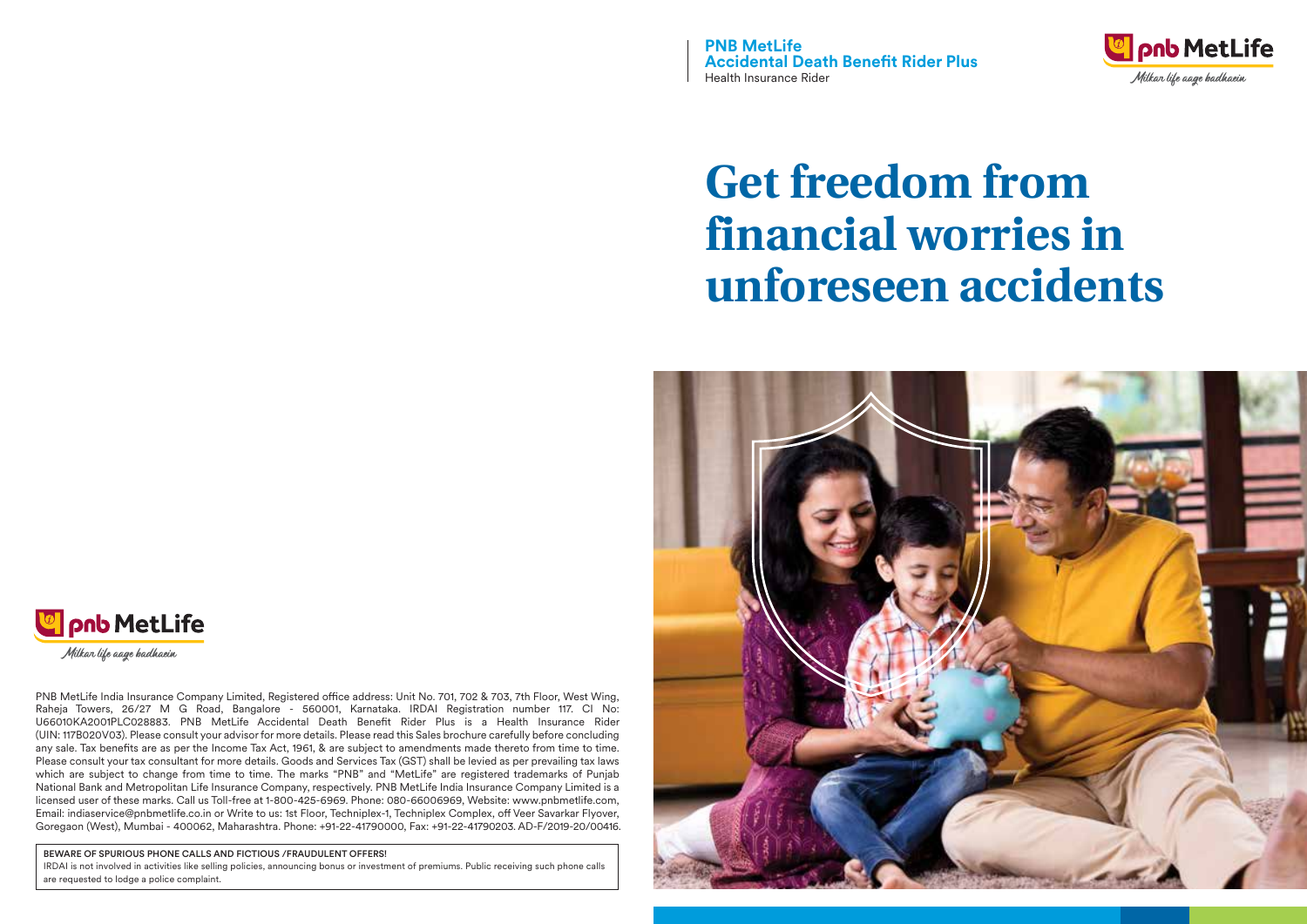Every person has a different need and we at PNB MetLife recognize this. To give you the flexibility to customize and enhance your cover, we offer you PNB MetLife Accidental Death Benefit Rider Plus - a rider which you may opt for along with your basic policy and shape your policy to suit your individual needs, for a nominal premium.

# **WHAT DOES PNB METLIFE ACCIDENTAL DEATH BENEFIT RIDER PLUS OFFER?**

In the event of the death of the life insured due to an accident occurring within the policy term, 100% of Rider Sum Assured shall be payable.

The death should happen within 180 days from that accident.

An Accident is defined as "A sudden, unforeseen and involuntary event caused by external, visible and violent means"

The Policyholder can opt for this Rider either at inception along with Base Policy or at any Policy Anniversary under a Base Policy during its tenure.

# **RIDER AT A GLANCE**

| <b>Boundary</b><br><b>Conditions</b> | <b>Eligibility Criteria</b>                                                 |         |         |                                    |         |         |                |
|--------------------------------------|-----------------------------------------------------------------------------|---------|---------|------------------------------------|---------|---------|----------------|
| Age at Entry(1)                      | 18 years - 65 years                                                         |         |         |                                    |         |         |                |
| Cover Ceasing Age                    | 70 years                                                                    |         |         |                                    |         |         |                |
| Policy Term(2)                       | 5 years - 40 years                                                          |         |         |                                    |         |         |                |
| Premium Payment<br>Modes             | Single, Yearly, Half-yearly, Quarterly, Monthly* & Payroll savings program. |         |         |                                    |         |         |                |
| Premium Payment<br>Options           | Single                                                                      | 5 Pay   | 7 Pay   | 10 Pay                             | 12 Pay  | 15 Pay  | Regular<br>Pay |
| Minimum Rider<br>Sum Assured(3)      | ₹1,50,000<br>(₹5 lacs for 'On Line')                                        |         |         | ₹50,000<br>(₹5 lacs for 'On Line') |         |         |                |
| Maximum Rider<br>Sum Assured(3)      | ₹1Crore<br>(₹2 Crore for 'On Line')                                         |         |         |                                    |         |         |                |
| Min. Annualized<br>Rider Premium(4)  | ₹465                                                                        | ₹285    | ₹285    | ₹60                                | ₹60     | ₹60     | ₹37.50         |
| Max. Annualized<br>Rider Premium(4)  | ₹2,79,400                                                                   | ₹49,200 | ₹39,800 | ₹30,000                            | ₹26,800 | ₹25,600 | ₹16,200        |

#### **\*ECS Mandatory**

(1) Age Last Birthday

(2) The Rider Policy Term can be equal to or Less than the Base Policy Term

- (3) Subject to the condition that the Rider Sum Assure is less than the Base Policy Sum Assured.
- (4) Exclusive of Taxes

Note: The Sum Assured under the rider shall not exceed the sum assured under the base policy it is attached to at inception or later. The aggregate premium for all riders should not exceed 30% of the Base Premium of that policy.

# **PREMIUM PAYMENT OPTIONS**

Premiums can be paid through Single Pay, Yearly, Half–yearly, Quarterly or Monthly as opted for the Base policy.

Following factors are applied to yearly premium when paying premiums other than the yearly mode:

| <b>Mode of Premium</b>  | <b>Multiplicative Factor</b> |  |  |
|-------------------------|------------------------------|--|--|
| Semi-Annual             | 0.5131                       |  |  |
| Quarterly               | 0.2605                       |  |  |
| Monthly                 | 0.0886                       |  |  |
| Payroll Savings Program | 0.0886                       |  |  |

# **OTHER PROVISIONS**

#### **Suicide Exclusion**

In the event the Person Insured commits suicide, within twelve months from the Date of commencement of the risk or from the Date of Revival of the Policy as applicable, the Nominee or beneficiary of the Policyholder shall be entitled to at least 80% of Total Premium(s) Paid till the date of death or Surrender Value available as on the date of death, whichever is higher, provided the Policy is in Inforce Status. We shall not be liable to pay any interest on this amount.

#### **Tax Benets**

Tax benefits under this plan are available as per the provisions and conditions of the Income Tax Act and are subject to any changes made in the tax laws in future. Please consult your tax advisor for advice on the availability of tax benefits for the premiums paid and proceeds received under the policy.

#### **Free look period**

Please go through the terms and conditions of your Policy very carefully. If you have any objections to the terms and conditions of your Policy, you may cancel the Policy by giving a signed written notice to us within 15 days (30 days in case the Policy is sold to You through Our Website) from the date of receiving your Policy, stating the reasons for your objection and you will be entitled to a refund of the premium paid, subject to a deduction of proportionate risk premium for the period of cover, stamp duty and/or the expenses incurred on medical examination (if any).